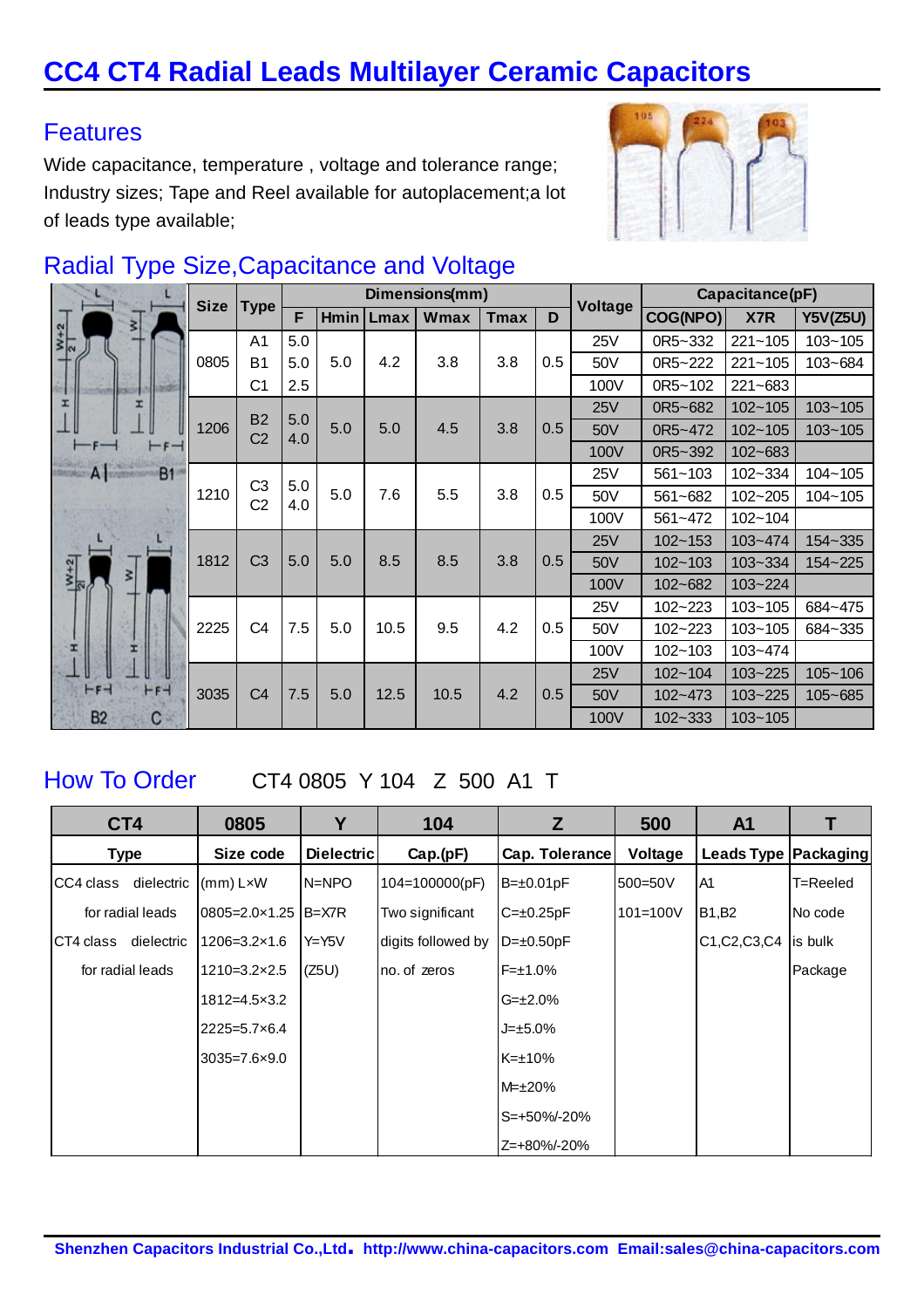# **CC4 CT4 Radial Leads Multilayer Ceramic Capacitors**

## General Specifications

|                                  |                  | CC4 (NPO,COG)                                                                   | <b>CT4 (X7R)</b>                                                    | <b>CT4 (Y5V, Z5U)</b> |  |  |  |
|----------------------------------|------------------|---------------------------------------------------------------------------------|---------------------------------------------------------------------|-----------------------|--|--|--|
| Capacitance Range                |                  | $0.5pF - 104$                                                                   | 221~225                                                             | $103 - 106$           |  |  |  |
|                                  |                  | $B = \pm 0.1pF$<br>$C = \pm 0.25$ pF                                            | $K=\pm 10%$                                                         | M= $\pm$ 20%          |  |  |  |
|                                  |                  | $D=+0.5pF$<br>$F=\pm 1\%$                                                       | M= $\pm$ 20%                                                        | S=+50%~-20%           |  |  |  |
| Capacitance Tolerance            |                  | G=±2%<br><b>J</b> =±5%                                                          | S=+50%~-20%                                                         | Z=+80%~-20%           |  |  |  |
|                                  |                  | $K=\pm 10\%$<br>$M = \pm 20\%$                                                  |                                                                     | $P = +100%$           |  |  |  |
|                                  |                  | $B, C, D$ for $C < 10pF$                                                        |                                                                     |                       |  |  |  |
| <b>Rated Voltage</b>             |                  | 16,25, 50, 63, 100, 200, 500, 1000, 2000 VDC                                    | 16, 25, 50, 100 VDC                                                 |                       |  |  |  |
|                                  |                  | $0.15%$ Max<br>$2.5%$ Max                                                       |                                                                     | 5.0% Max              |  |  |  |
| Dissipation Factor(DF)           |                  | , 1MHZ, 1VDC)<br>(20                                                            | (20, 1KHZ, 1VDC)                                                    | (20, 1KHz, 0.3VDC)    |  |  |  |
|                                  |                  | C 25nF $I_R$ 4000M<br>10nF $I_R$ 10000M                                         |                                                                     |                       |  |  |  |
| <b>Insulation Resistance</b>     |                  | 25nF CxR>100 F<br>10nF $I_R$ >500 .F                                            |                                                                     |                       |  |  |  |
| Dielectric With Standing Voltage |                  |                                                                                 | There shall be no evidence of damage or flash over during the test. |                       |  |  |  |
| Termination adhesion strength    |                  | There shall be no evidence of damage or flash over during the test.             |                                                                     |                       |  |  |  |
| Bending Strength                 |                  | There shall be no evidence of damage or flash over during the test, capacitance |                                                                     |                       |  |  |  |
|                                  |                  | tolerance shall be not more than 10%.                                           |                                                                     |                       |  |  |  |
|                                  | Time:            | 2±1s                                                                            |                                                                     |                       |  |  |  |
| Solderability                    | Temp.:           | $235 + 5$                                                                       |                                                                     |                       |  |  |  |
|                                  | Cover:           | 95%                                                                             |                                                                     |                       |  |  |  |
|                                  | Time:            | 5±1s                                                                            |                                                                     |                       |  |  |  |
| Resistance to                    | Temp.:           | $265 + 5$                                                                       |                                                                     |                       |  |  |  |
| Soldering Heat                   | Cover:           | 95%                                                                             |                                                                     |                       |  |  |  |
|                                  | C/C:             | $-5\% \sim +10\%$<br>0.5% or 0.5pF                                              |                                                                     | $-10\% - +20\%$       |  |  |  |
| Temperature cycling              | C/C:             | 1%<br>±10%<br>±30%                                                              |                                                                     |                       |  |  |  |
|                                  | Outlook:         | There shall be no evidence of damage or flash over during the test.             |                                                                     |                       |  |  |  |
|                                  | C/C:             | 2%                                                                              | 10%                                                                 | 20%                   |  |  |  |
| <b>Humidity Moisture</b>         | DF               | 0.003                                                                           | 0.05                                                                | 0.07                  |  |  |  |
| Resistance                       | $\mathbb{R}$     | RxC > 25s                                                                       |                                                                     |                       |  |  |  |
|                                  | Outlook:         | There shall be no evidence of damage or flash over during the test.             |                                                                     |                       |  |  |  |
| T.C. Characteristics             | C/C              | $±30$ ppm $/$                                                                   | ±15%                                                                | $+22 - 56%$<br>Z5U(E) |  |  |  |
|                                  |                  |                                                                                 | Y5V(F)<br>$+22 - 82%$                                               |                       |  |  |  |
| Vibration                        | Outlook:<br>C/C: | There shall be no evidence of damage or flash over during the test.<br>2%       |                                                                     |                       |  |  |  |
| <b>Bump</b>                      | Outlook:         | There shall be no evidence of damage or flash over during the test.             |                                                                     |                       |  |  |  |
|                                  | C/C:             | 2%<br>±12.5%                                                                    |                                                                     | ±30.0%                |  |  |  |
|                                  | DF               | 0.003                                                                           |                                                                     | 0.05                  |  |  |  |
| Life test (1000 hours)           | IR               | RxC > 25s                                                                       | <b>RxC</b> 25s                                                      |                       |  |  |  |
|                                  | Outlook:         | There shall be no evidence of damage or flash over during the test.             |                                                                     |                       |  |  |  |